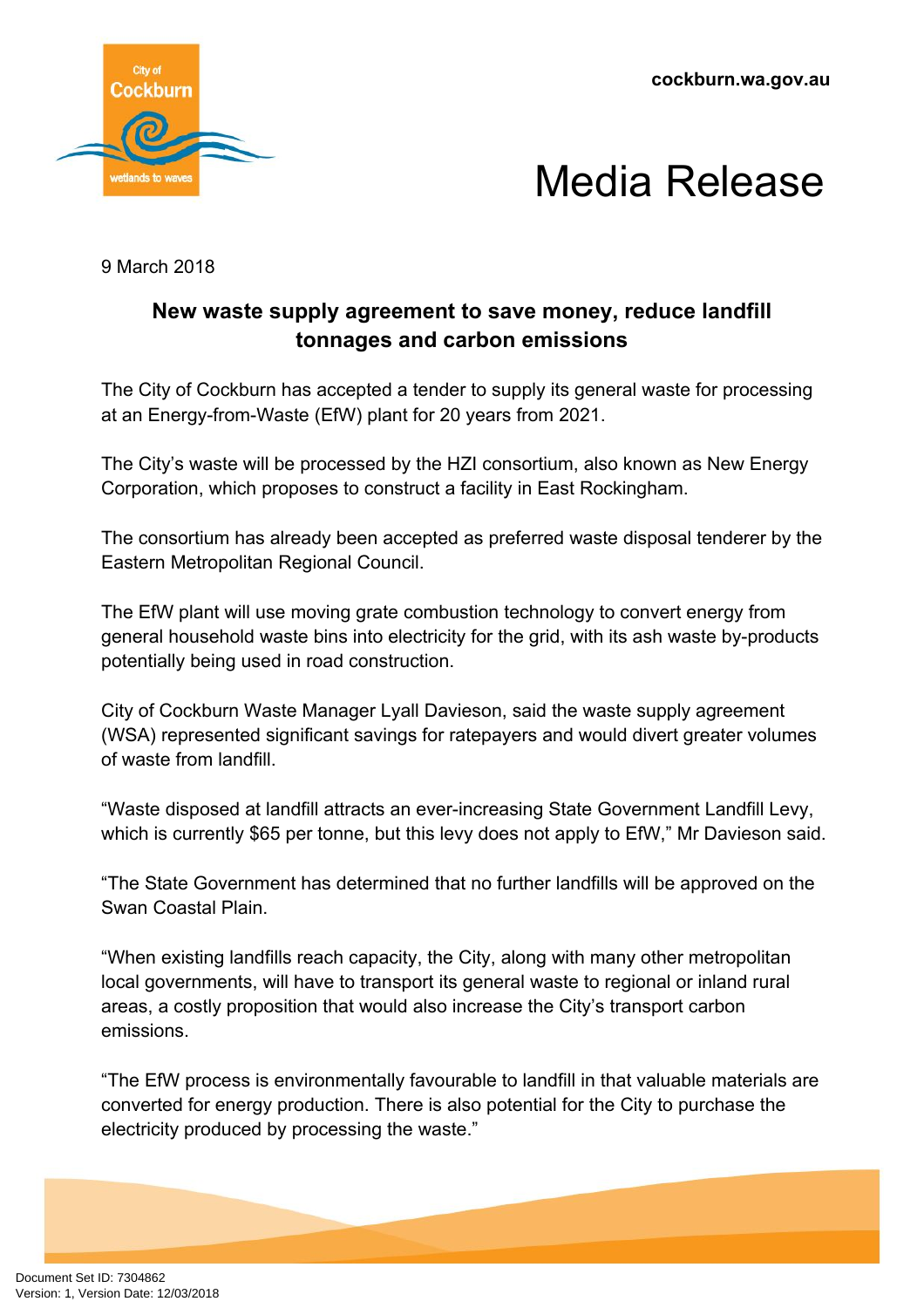

## Media Release

Under the agreement, the City will deliver waste collected from its kerbside general waste bins to the New Energy Corporation plant, at an estimated cost of \$3.47m for the first year.

This represents a considerable cost saving on the current arrangements for waste disposal at the Southern Metropolitan Regional Council's Canning Vale Regional Resource Recovery Centre (SMRCRRRC).

The net tonnages that will be delivered to the EfW will vary towards 2021, as the City completes the roll-out of its green (garden) waste bins, the contents of which will be processed separately and go into the compost industry.

The City withdrew from its agreement with the SMRCRRRC in July 2017. The City will continue to deliver the waste collected from the kerbside general waste bin to the SMRC under a separate WSA until June 2020. The City will investigate the best arrangement as 2020 nears.

"Sending the City's waste to the New Energy EfW facility will help the City reach an overall waste diversion rate from landfill of 85% for all its household waste streams, well above the Waste Authority's target," Mr Davieson said.

"This initiative builds on the weekly recycling and green waste services provided by the City and demonstrates our ongoing commitment to leadership in waste management."

**FNDS** 

 $\overline{\phantom{a}}$ 

For more information contact: Media and Communications Officer City of Cockburn T: 08 9411 3551